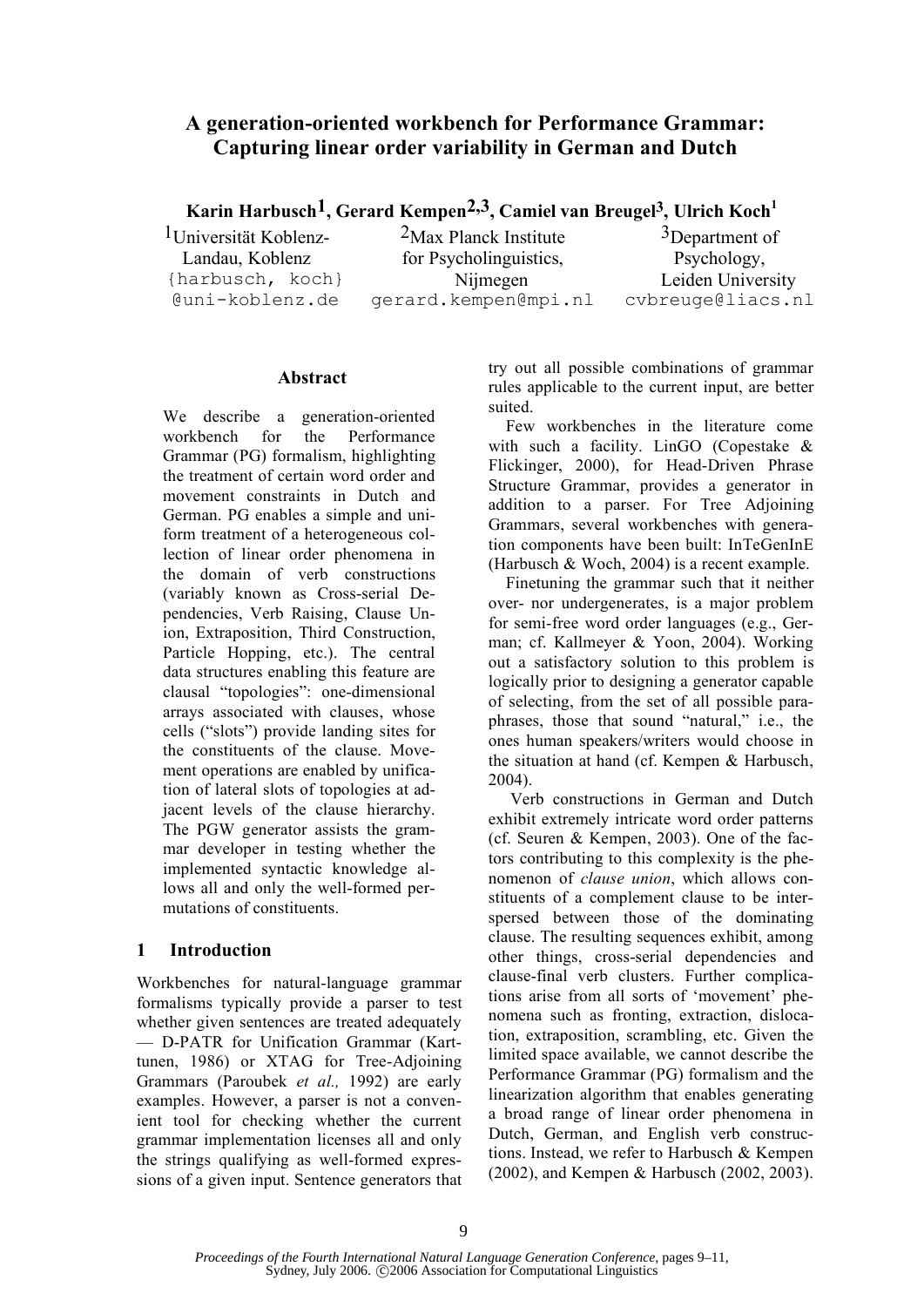Here, we present the generation-oriented PG Workbench (PGW), which assists grammar developers, among other things, in testing whether the implemented syntactic and lexical knowledge allows all and only well-formed permutations.

In Section 2, we describe PG's topologybased linearizer implemented in the PGW generator, whose software design is sketched in Section 3. Section 4 shows the PGW at work and draws some conclusions.

#### **2 Linearization in PG and PGW**

Performance Grammar (PG) is a fully lexicalized grammar that belongs to the family of tree substitution grammars and deploys disjunctive feature unification as its main structure building mechanism. It adheres to the ID/LP format (Immediate Dominance vs. Linear Precedence) and includes separate components generating the hierarchical and the linear structure of sentences. Here, we focus on the linearization component.

PG's hierarchical structures consist of unordered trees composed of elementary building blocks called *lexical frames*. Every word is head of a lexical frame, which specifies the subcategorization constraints of the word. Associated with every lexical frame is a *topology*. Topologies serve to assign a left-to-right order to the branches of lexical frames. In this paper, we will only be concerned with topologies for verb frames (clauses). We assume that clausal topologies of Dutch and German contain exactly nine slots — see  $(1)$ .

(1) Wat wil je dat ik doe? / what want you that I do /'What do you want me to do?'

| F1  | M1  | M2            | $\ddotsc$ | M6 | E1  | E2 |
|-----|-----|---------------|-----------|----|-----|----|
| ●   | wil | <sub>1e</sub> |           |    |     |    |
|     |     |               |           |    |     |    |
| Wat | dat | ik            |           |    | doe |    |

The slot labeled F1 makes up the Forefield (from Ger. *Vorfeld*); slots M1-M6 make up the Midfield (*Mittelfeld*); slots E1 and E2 define the Endfield (*Nachfeld*). Every constituent (subject, head, direct object, complement, etc.) has a small number of placement options, i.e. slots in the topology associated with its "own" clause.

How is the Direct Object NP *wat '*what' 'extracted' from the complement clause and 'promoted' into the main clause? Movement of phrases between clauses is due to *lateral to-* *pology sharing*. If a sentence contains more than one verb, each of their lexical frames instantiates its own topology. This applies to verbs of any type — main, auxiliary or copula. In such cases, the topologies are allowed to *share* identically labeled lateral (i.e. leftand/or right-peripheral) slots, conditionally upon several restrictions (not to be explained here; but see Harbusch & Kempen, 2002)). *After two slots have been shared, they are no longer distinguishable; in fact, they are unified and become the same object.* In example (1), the embedded topology shares its F1 slot with the F1 slot of the matrix clause. This is indicated by the dashed borders of the bottom F1 slot. Sharing the F1 slots effectively causes the embedded Direct Object *wat* to be *preposed* into the main clause (black dot in F1 above the single arrow in (1)). The dot in E2 above the double arrow marks the position selected by the finite complement clause.

The overt surface order is determined by a *read-out module* that traverses the hierarchy of topologies in left-to-right, depth first manner. E.g., *wat* is already seen while the reader scans the higher topology.

### **3 A sketch of PGW's software design**

The PGW is a computational grammar development tool for PG. Written in Java, it comes with an advanced graphical directmanipulation user interface. All lexical and grammatical data have been encoded in a *relational database* schema. This contrasts with the predominance of *hierarchical databases* in present-day computational linguistics. Relational lexical databases tend to be easier to maintain and update than hierarchical ones, especially for linguists with limited programming experience. The software was designed with an eye toward easy cross-language portability of the encoded information. For German we developed a *lexicon converter* that maps the German *CELEX* database automatically to the PGW format (Koch, 2004).

### **4 Generating verb constructions in Dutch and German**

In order to convey an impression of the capabilities of the PGW, we show it at work in generating verb constructions that involve rather delicate linearization phenomena: "Particle Hopping" in Dutch (2), and "Scrambling" in German (3).